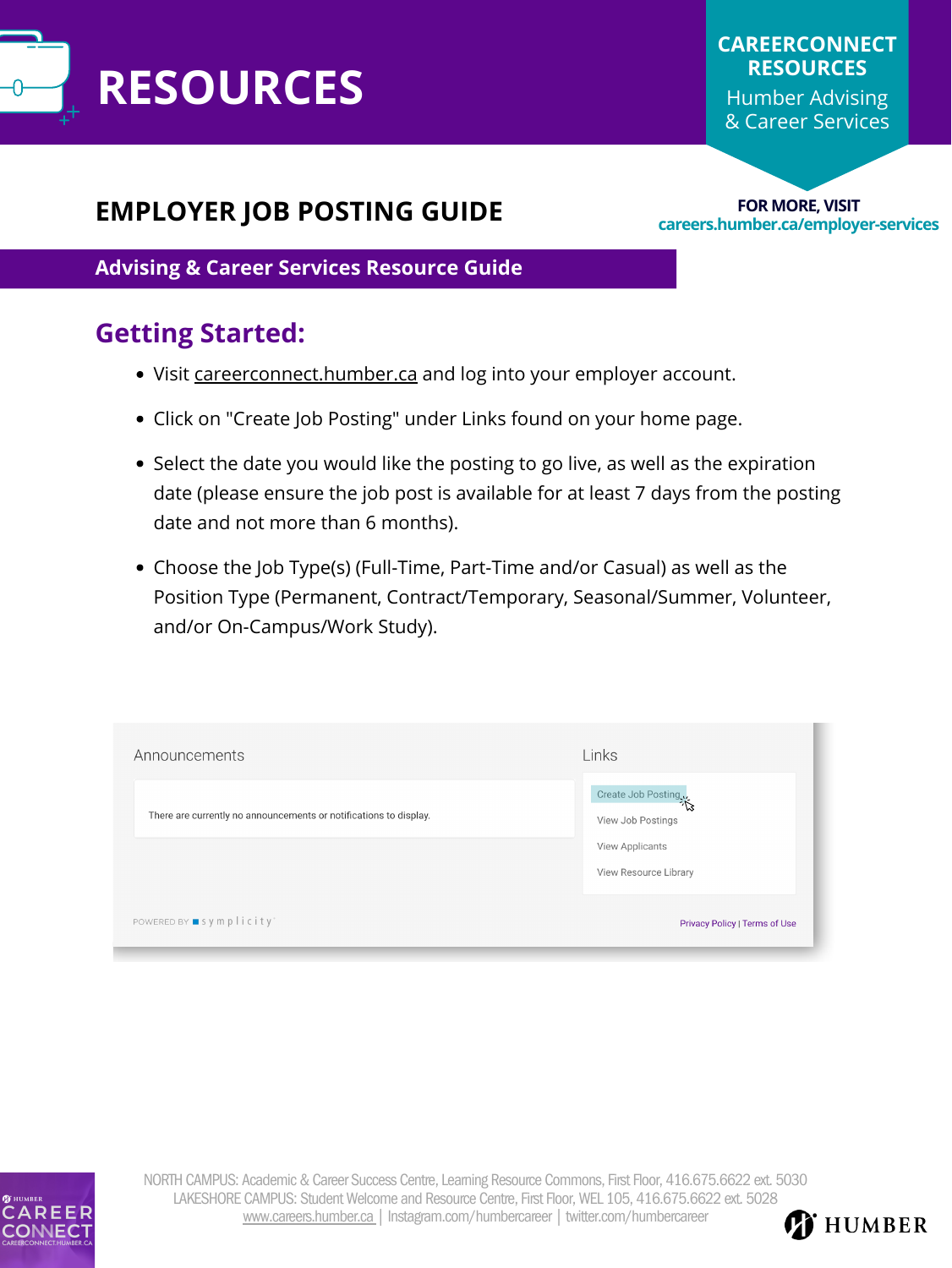### **Job Details:**



# **RESOURCES**

**Enter the Job Title (if it is a Co-Op or Internship opportunity, please include in title i.e. Accounting Clerk Co-Op).**

#### **Junior Operations Assistant**

#### Description:

The Junior Operations Assistant works as part of the Residence Operations team to ensure the daily upkeep of the residence building regarding maintenance, housekeeping and operational support. The Junior operations assistant is expected to complete assigned work orders and tasks while ensuring proper health and safety procedures are followed. The Junior Operations Assistant also provides general building related support and front desk coverage as required.

The ideal candidate is detail orientated, enjoys a physical work environment and is someone who can communicate well orally and written. The Junior Operations Assistant is expected to provide excellent, professional customer service to all residents and guests.

#### Primary duties include but not limited to:

- Painting
- Drywall repairs
- Preventative maintenance items

**Include job description, explanation of job duties, and applicant qualifications.**

**HUMBER** 

**Bold different sections to ensure they stand out.**

### **CAREERCONNECT RESOURCES**

Humber Advising & Career Services

#### **FOR MORE, VISIT [careers.humber.ca/employer-services](https://careers.humber.ca/employer-services.php)**

- General cleaning and organization of residence spaces
- Assisting the Residence Housekeeper
- Assisting the Residence front desk

#### Qualifications

- Ability to use minor power and hand tools
- Previous customer service experience is preferred ۰
- Previous experience in cleaning is an asset ۰
- Must be detail oriented with strong organizational skills
- Excellent communication skills; oral and written ۰
- Able to work independently and as part of a team
- Work study approval for domestic students is required ۰
- Full-time student in academic year 2021-2022 ۰

The residence is open 24 hours a day, including holidays and weekends. Candidates must be flexible to work a variety of shifts which may include day, evening, and weekends. Successful candidates will be required to be available to begin training and scheduled shifts as soon as possible.

Due to current Covid-19 precautions, interviews will be held virtually. Successful candidates will be required to be onsite and follow all current Covid-19 precautions set out by the College and Residence Administration (i.e. masking, gloves, social distancing) for the safety of staff and students.



NORTH CAMPUS: Academic & Career Success Centre, Learning Resource Commons, First Floor, 416.675.6622 ext. 5030 LAKESHORE CAMPUS: Student Welcome and Resource Centre, First Floor, WEL 105, 416.675.6622 ext. 5028 [www.careers.humber.ca](http://careers.humber.ca/) | Instagram.com/humbercareer | twitter.com/humbercareer